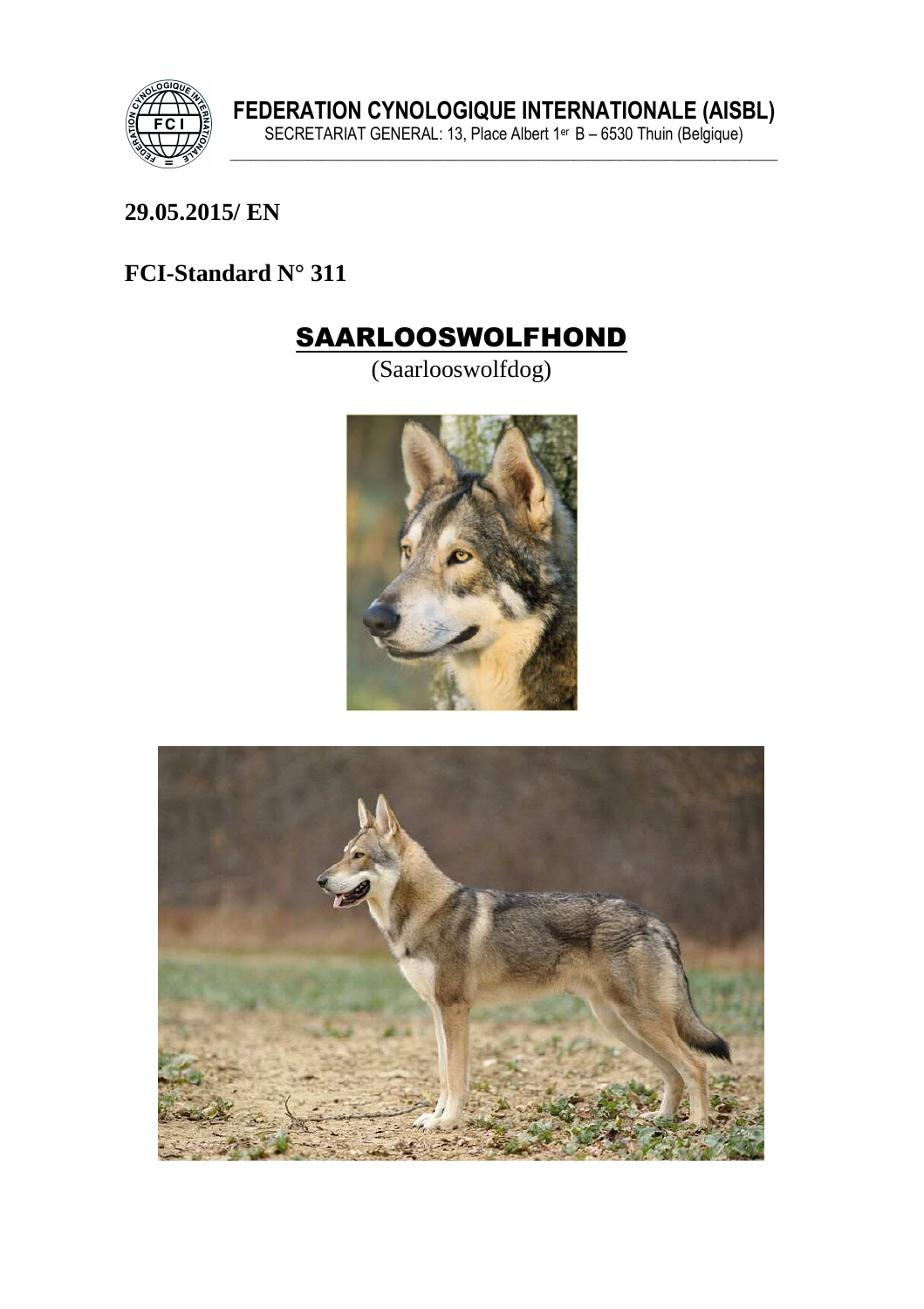**TRANSLATION**: C. Seidler. Revised by Renée Sporre-Willes. Official language /EN.

**ORIGIN**: The Netherlands.

## **DATE OF PUBLICATION OF THE OFFICIAL VALID STANDARD**: 03.11.2014.

**UTILIZATION**: The Saarlooswolfdog was not bred with any aim for a particular utilization. He possesses qualities which enable him to be a faithful and reliable companion and house dog.

#### **FCI- CLASSIFICATION:** Group 1 Sheepdogs and Cattledogs (except Swiss Cattledogs). Section 1 Sheepdogs. Without working trial.

**BRIEF HISTORICAL SUMMARY**: Mr. Leendert Saarloos (1884- 1969) loved nature and also loved dogs. However, he found that dogs had become too humanized and intended, as a lover of the German Shepherd Dog, to breed the natural qualities back into this breed in order to produce a better working dog. For this reason he crossed the German Shepherd Dog male, Gerard van der Fransenum, a dog of classical Prussian type, with Fleuri, a female wolf which originated from the Siberian branch of the European type (1932).

Breeding back to the father gave him a basic population of animals with one quarter wolf's blood. During the course of the following experimental phase with strict selection, a new breed, the "European Wolfsdog" evolved. As selected animals of this new breed gave good service as guide dogs for the blind, they were at first regarded as suitable for this work. Due to the increase in the proportion of wolf blood, however the useful ability, inherited from the original ancestor, Gerard, became gradually lost and it became obvious that the breed was neither well suited to being a working nor a guide dog. The legacy of Leendert Saarloos, is not a working dog, but a dog with attributes close to nature, it was recognized as a breed in 1975.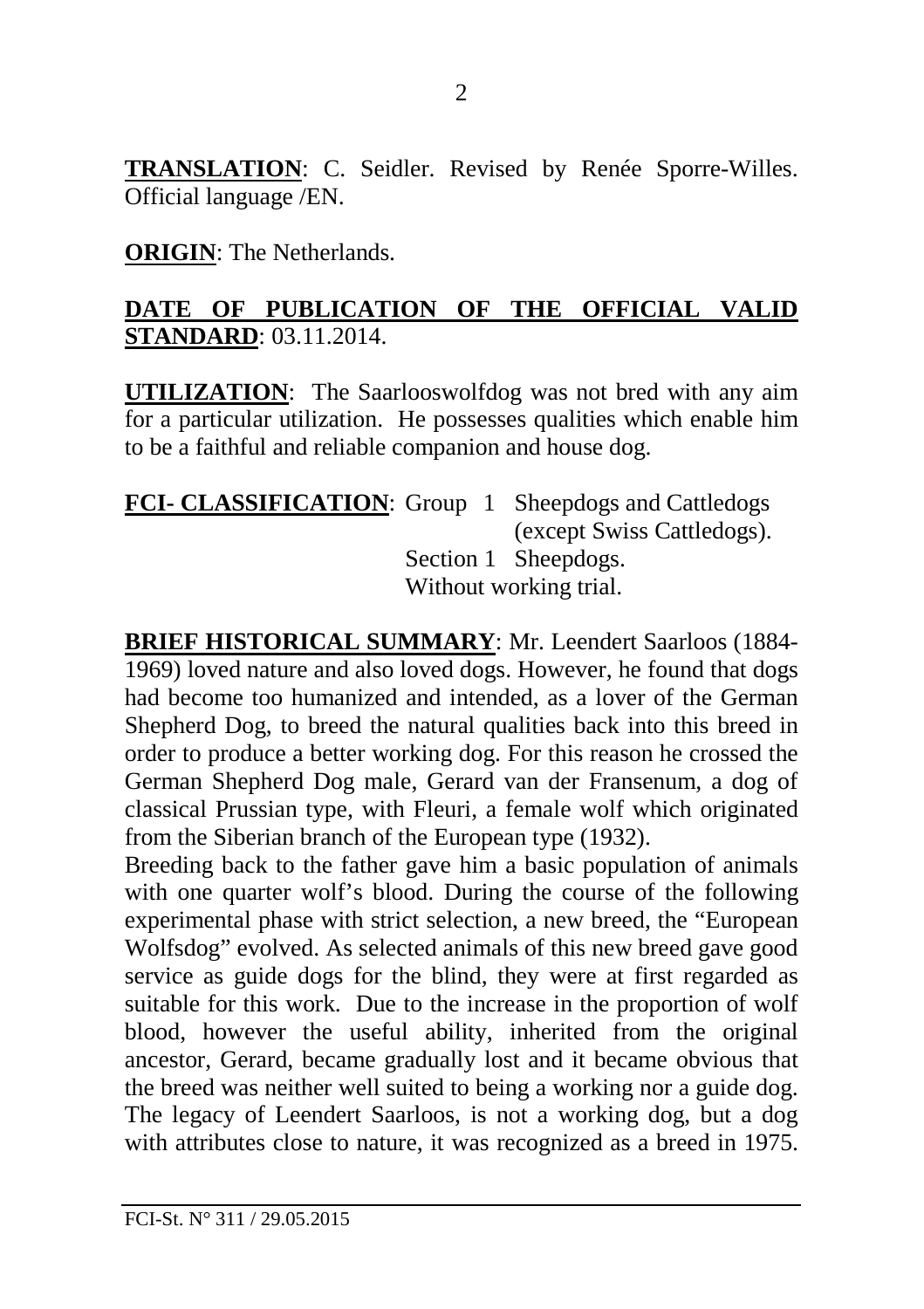At that time, the breed was named "Saarlooswolfhond" in honour of its founder. Honour to him to who honour is due.

**GENERAL APPEARANCE**: The Saarlooswolfdog is a strongly built dog whose outer appearance (body build, movement and coat) are reminiscent of a wolf. His construction is balanced and he has quite long limbs without giving the appearance of being long-legged. The differences in sexual characteristics are well pronounced.

**IMPORTANT PROPORTIONS**: The Saarlooswolfdog is longer than its height at the withers. The muzzle and skull have a relation in length of 1 to 1.

**BEHAVIOUR /TEMPERAMENT**: A lively dog, bursting with energy, with evidence of a proud independent character. Known to foremost obey his own will. Towards his master he is devoted and reliable to a high degree. Towards strangers he might be reserved and usually does not seek contact. The reserved and wolf-like manner to avoid unknown situations is typical for the Saarlooswolfdog.

**HEAD**: The head should give a wolf-like impression and its size should be in harmonious relation to the body. Seen from above and from the side, the head is wedge-shaped. The line from the muzzle to the well developed zygomatic arch is very characteristic. Together with the correct shape and position of the eye, this line gives the desired wolf-like appearance.

#### CRANIAL REGION:

Skull: The skull is flat and broad. Exaggeration in respect to width must be warned against as this affects the typical wedge shape. The occiput and the eye socket must not be noticeable. The superciliary ridges should merge with the skull in a flowing line.

Stop: The transition from the strong muzzle to the skull must form a slight stop.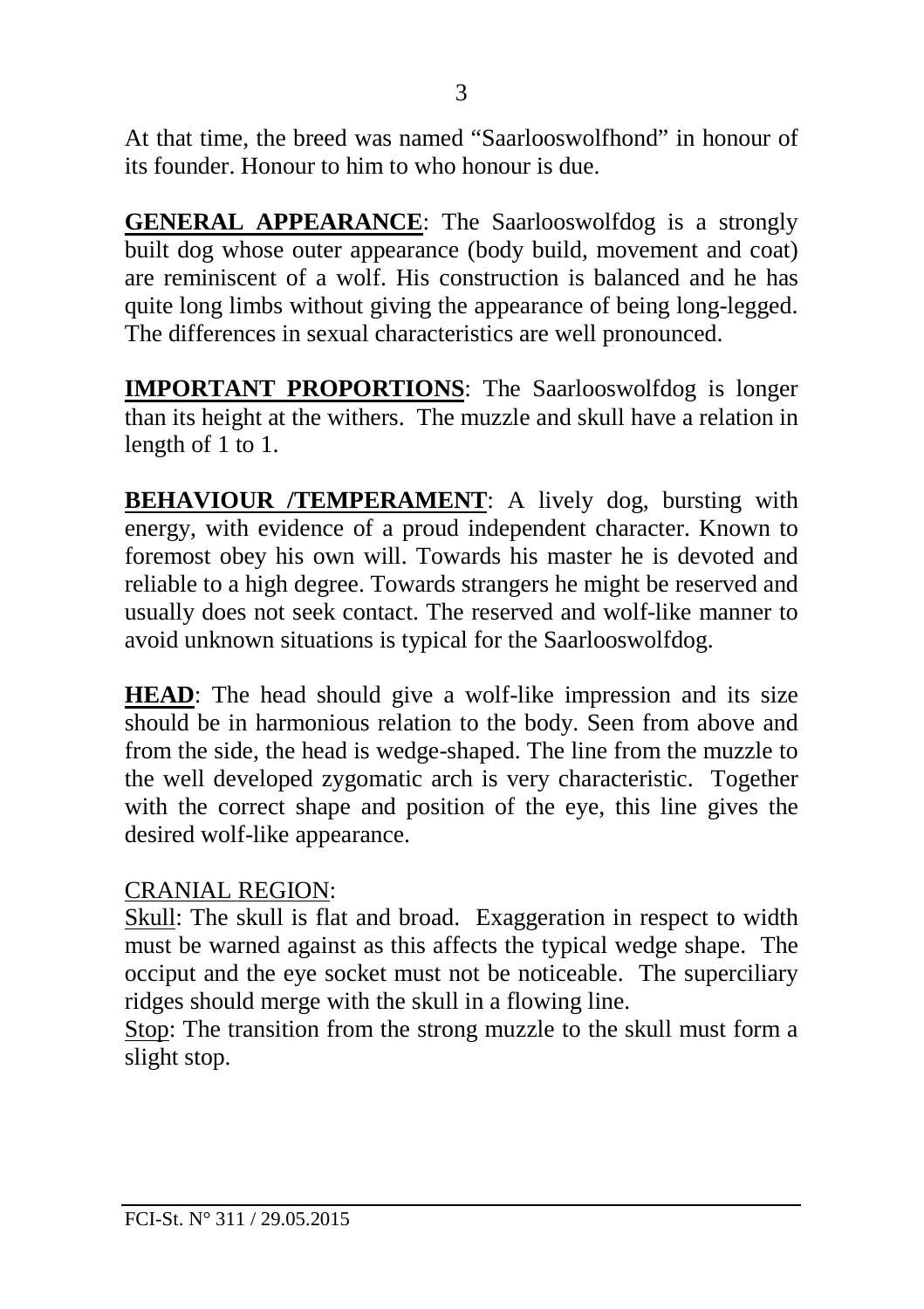#### FACIAL REGION:

Nose: Nose leather well pigmented. Bridge of nose straight.

Muzzle: Seen from the side not too deep and slightly wedge-shaped; seen from above slightly tapering and harmoniously filled under the eyes. Too coarse a muzzle disfigures the typical wolf-like shape.

Lips: Well closed. Tight fitting.

Jaws/Teeth: Upper and lower jaws are well developed. Upper jaw must not appear coarse compared to the skull. Lower jaw not conspicuous. Strong and complete scissor bite which is also acceptable in the shape of a very close fitting scissor bite.

Eyes: Yellow colour, almond shaped. Set slightly oblique, not protruding and not round, with well fitting lids. The expression is alert, reserved but not anxious. The eye is a very typical characteristic of the breed which emphasizes the desired wolf-like appearance. The desired expression is only achieved by a light eye. A great deal of value must be placed on the colour, shape and correct position in the skull. With an older dog, the yellow eye colour may darken but the original disposition to a yellow colour should be maintained. Brown eye-colour is undesirable. The eye socket merges into the skull in a flowing line; an eye socket that is too pronounced together with a pronounced superciliary arch and a marked stop is undesirable.

Ears: Medium sized, firm pricked ears, triangular and with rounded tip. Hairy on inside. The ears are set on at the level of the eyes. The ears are very mobile and express the emotions and feelings of the dog.

**NECK**: Dry and well muscled, merging with the back in a very flowing line. Just as flowing is the line from the throat to the chest. The neck can, especially with a winter coat, be adorned by a beautiful collar (ruff). The skin of the throat is minimal and not conspicuous. It is typical of the Saarlooswolfdog that at a relaxed trot, head and neck form an almost horizontal line.

## **BODY**:

Back: Straight and strong. Loin: Firm, well-muscled, neither short nor narrow. Croup: Broad and fairly long.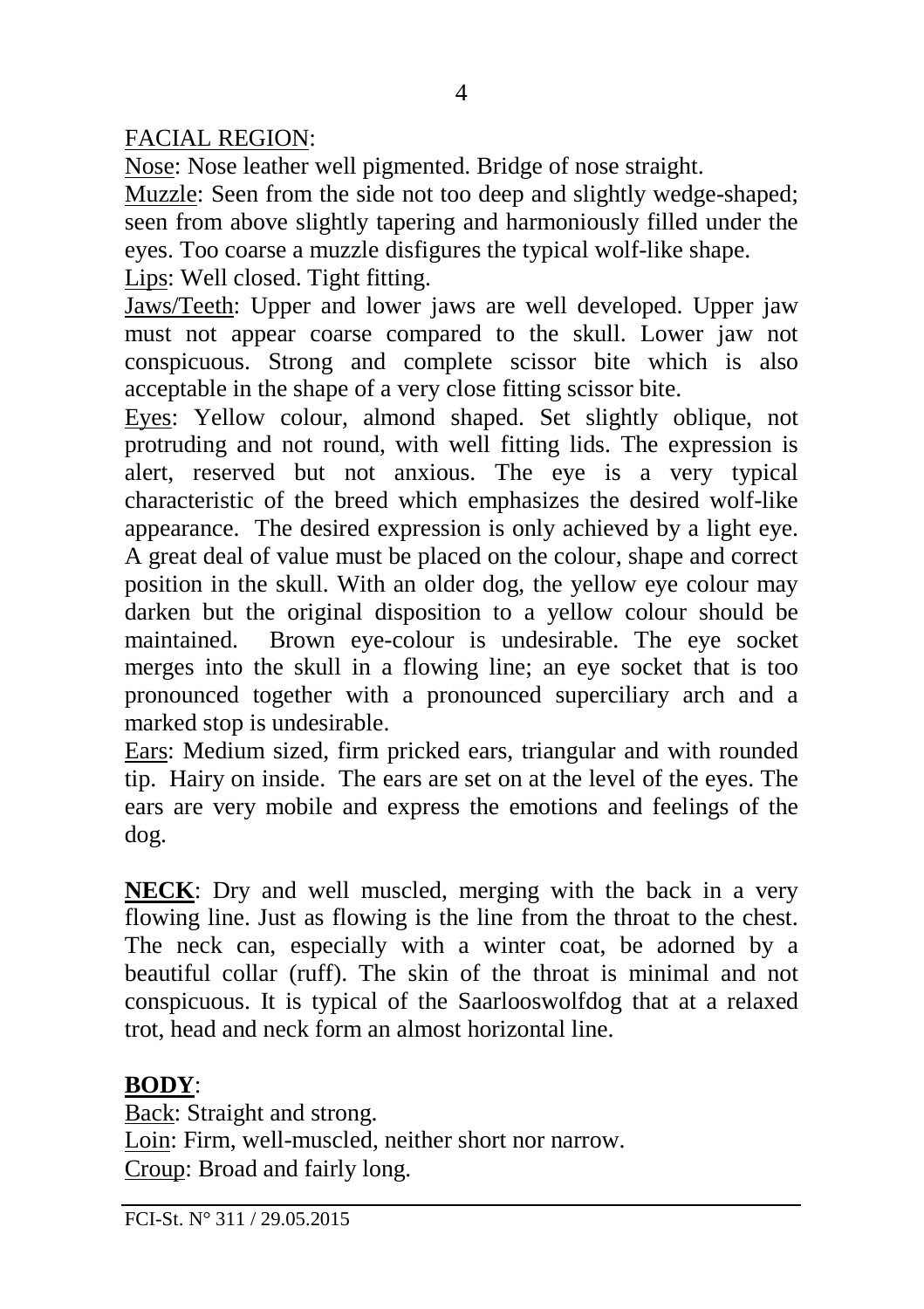Chest: The flowing line of the brisket reaches, at the most, to the elbows. Chest and distance between legs, seen from the front, appear moderately broad. Too massive a chest should be avoided as it disturbs the outline which typifies this steady trotter. Ribs well sprung without any exaggeration. The outline is rather slim and very wolf-like.

Underline and belly: Taut and slightly tucked up.

**TAIL**: Broad and profusely coated at set on reaching at least to the hocks. Appears slightly low set, which is often accentuated by a slight depression at the set on. The tail is carried lightly curved in sabre shape or almost straight. It may be carried slightly higher in excitement or when the dog is trotting.

## **LIMBS**

#### FOREQUARTERS:

General appearance: Legs are straight and well muscled. Bone is oval in cross-section and not too coarse. Legs rather show a certain grace in relation to body.

Shoulder : Normal length.

Upper arm: Same length as shoulder-blade; angulation between shoulder-blade and upper arm normal, not exaggerated.

Elbow: Close fitting to thorax without being pressed close. Due to the curve of the ribs and the correct position of the shoulder and the upper arm, the distance between the elbows is moderately broad, seen front on.

Forearm: Straight and parallel, strong bone of sufficient density and length.

Carpus (wrist): Strong carpal joints.

Metacarpus (Pastern): Slightly sloping.

Fore feet: Hare feet, well muscled and arched with strongly developed pads. When standing, slightly outward turned feet is permitted.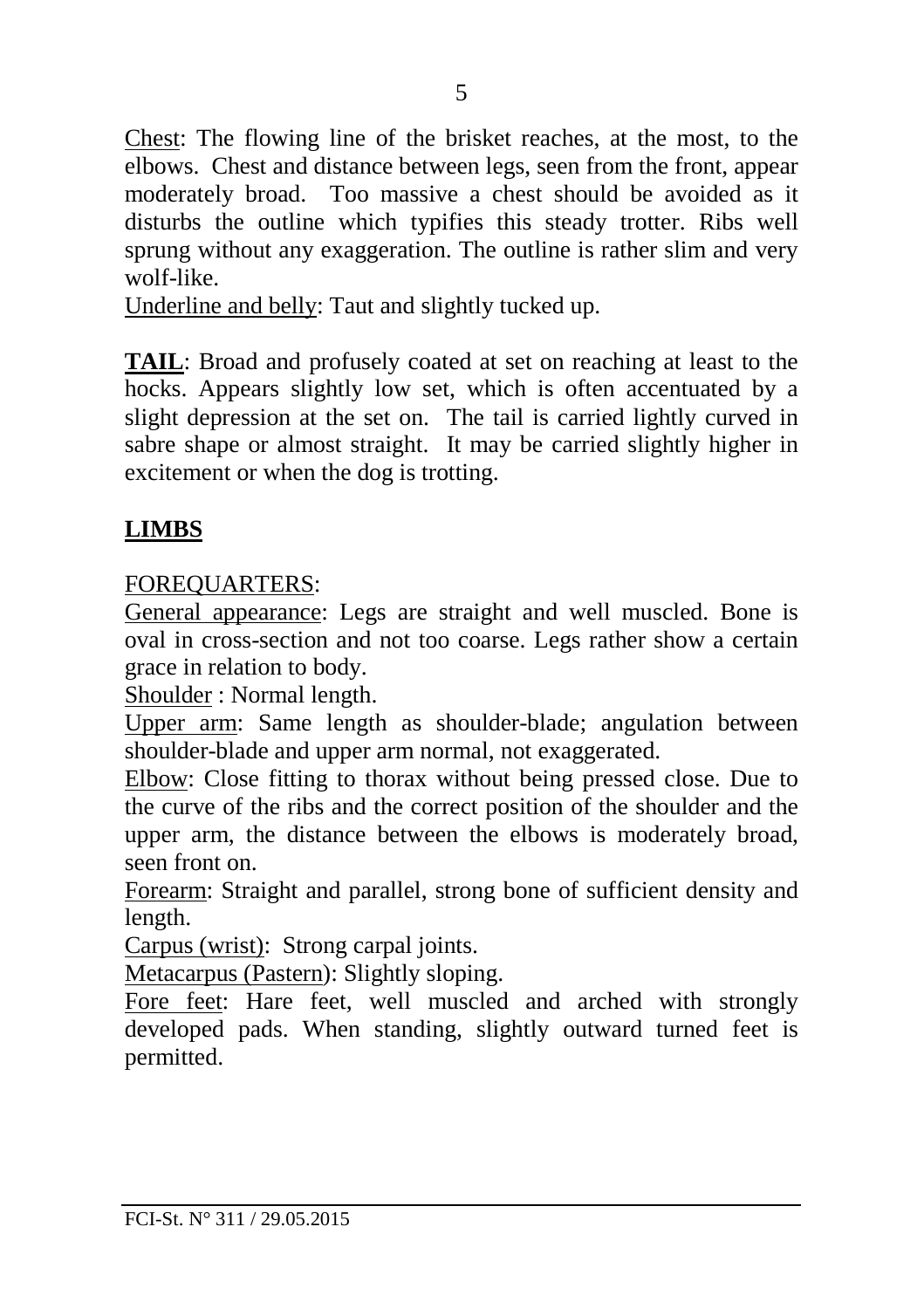HINDQUARTERS:

General appearance: Due to low tail set on, which is often accentuated by a slight depression, the pelvis often appears to be placed more obliquely. The angulations of the hindquarters are in balance with the angulations of the forequarters. The light movement, typical of the breed, is very dependent on the correct angulation of stifle and hock. The slightest deviation prevents this typical movement. Slight cow-hocks are permitted when standing.

Thigh: Normal length and breadth, well muscled.

Stifle (Knee): Angulation not exaggerated.

Lower thigh: Of approximately equal length to thigh and well muscled.

Hock joint: Angulation must not be exaggerated. Bones and muscles permit optimal stretching of hock joints.

Metatarsus (Rear pastern): Of medium length and slightly inclined when standing.

Hind feet: Well developed and well arched.

**GAIT/MOVEMENT**: The Saarlooswolfdog is a typical untiring trotter, which can easily cover great distances at his own pace. He barely tires by his natural movement and is reminiscent of the wolf. The Saarlooswolfdog differs greatly from other breeds through his very specific light-footed movement. The correct forward movement is very dependent on different details in the construction of the body; above all, the correct angulations of the different limbs, is of great influence. Strong carpal joints and the lightly sloping pasterns are responsible for good flexible, effortless springy movement. At a free unrestricted trot, the Saarlooswolfdog carries head and neck at almost horizontal level : in this position, the position of the eyes and the wedge shape of the head are particularly characteristic. At an untiring trot, which is the movement typical of the breed, the dog shows no great reach of the limbs because this, as well as too much drive, would spoil the light-footed movement which is a model for energy conserving movement.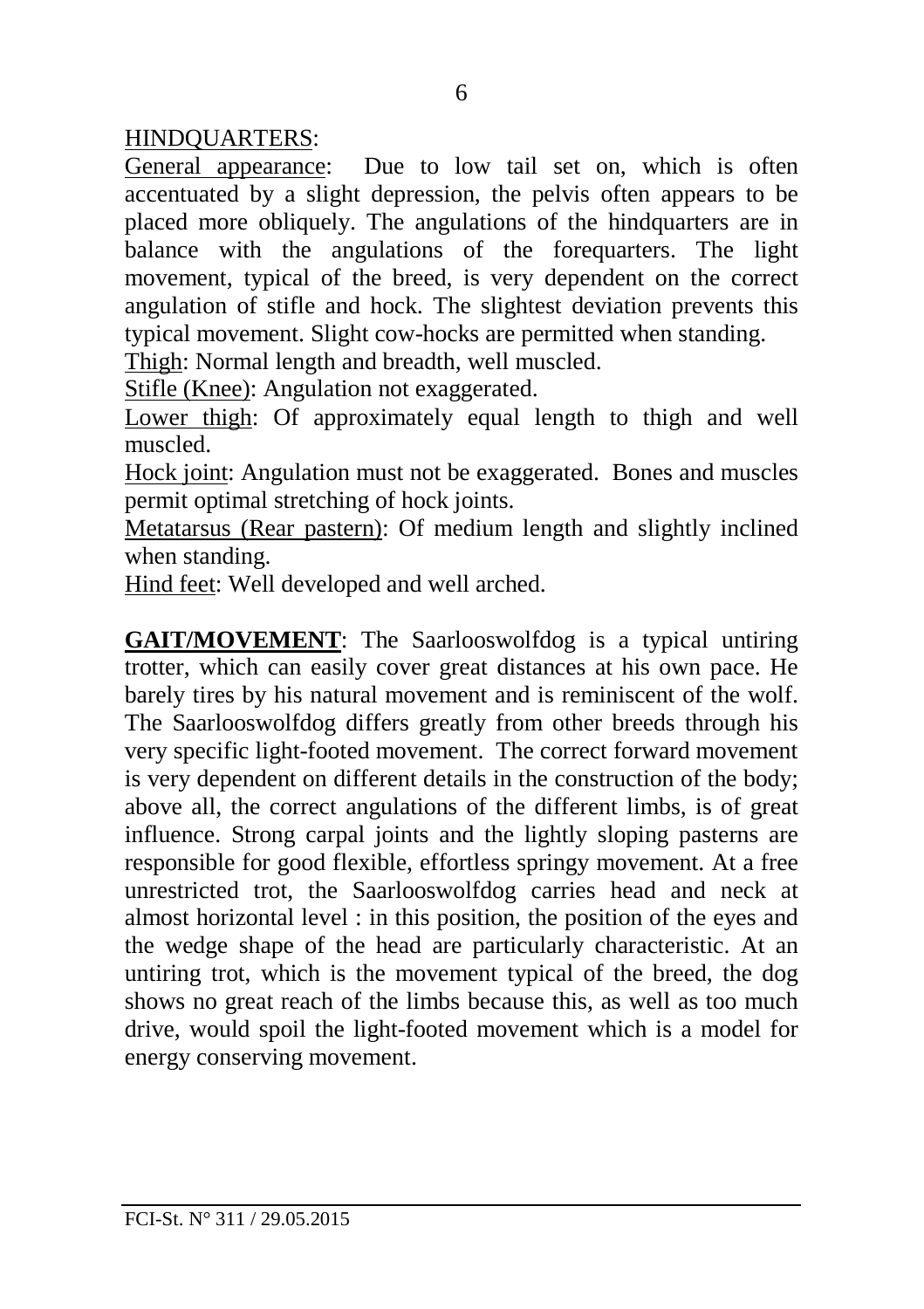## **COAT**

Hair: The summer coat differs greatly from the winter coat.

In winter the undercoat predominates mostly, which together with the guard hair of the topcoat forms a profuse coat, covering the whole body and forming a distinct collar (ruff) round the neck. With the summer coat, the guard hair of the topcoat predominates. Temperature changes in autumn and winter can have a great influence on the undercoat; but the disposition to this should always be present. It is essential that the belly, the inner side of the upper thighs and the scrotum are covered by hair.

Colour: Coat colours are from light to dark shaded black-tipped game-colour (boar, hare) also called wolf-grey and from light to dark shaded brown-tipped game-colour. Typical wolf-markings are from light creamy white to white. These pale markings, typical of the wolf extends to the underside of the body, the inner side of the limbs; backside of legs, breeches and under the tail.

Pigment of nose, eye rims, lips and nails should be black in a wolfgrey, white and white cream Saarlooswolfdog. In brown coloured dogs it should be liver coloured.

Both colour varieties show a darker nuance of the colour on the outside of the limbs. They should also have an expressive mask.

## **SIZE AND WEIGHT**:

Height at the withers: Males 65–75 cm. Females 60–70 cm. Slight deviations upwards are permissible.

**FAULTS**: Any departure from the foregoing points should be considered a fault and the seriousness with which the fault should be regarded should be in exact proportion to its degree and its effect upon the health and welfare of the dog.

• Too round, protruding eyes.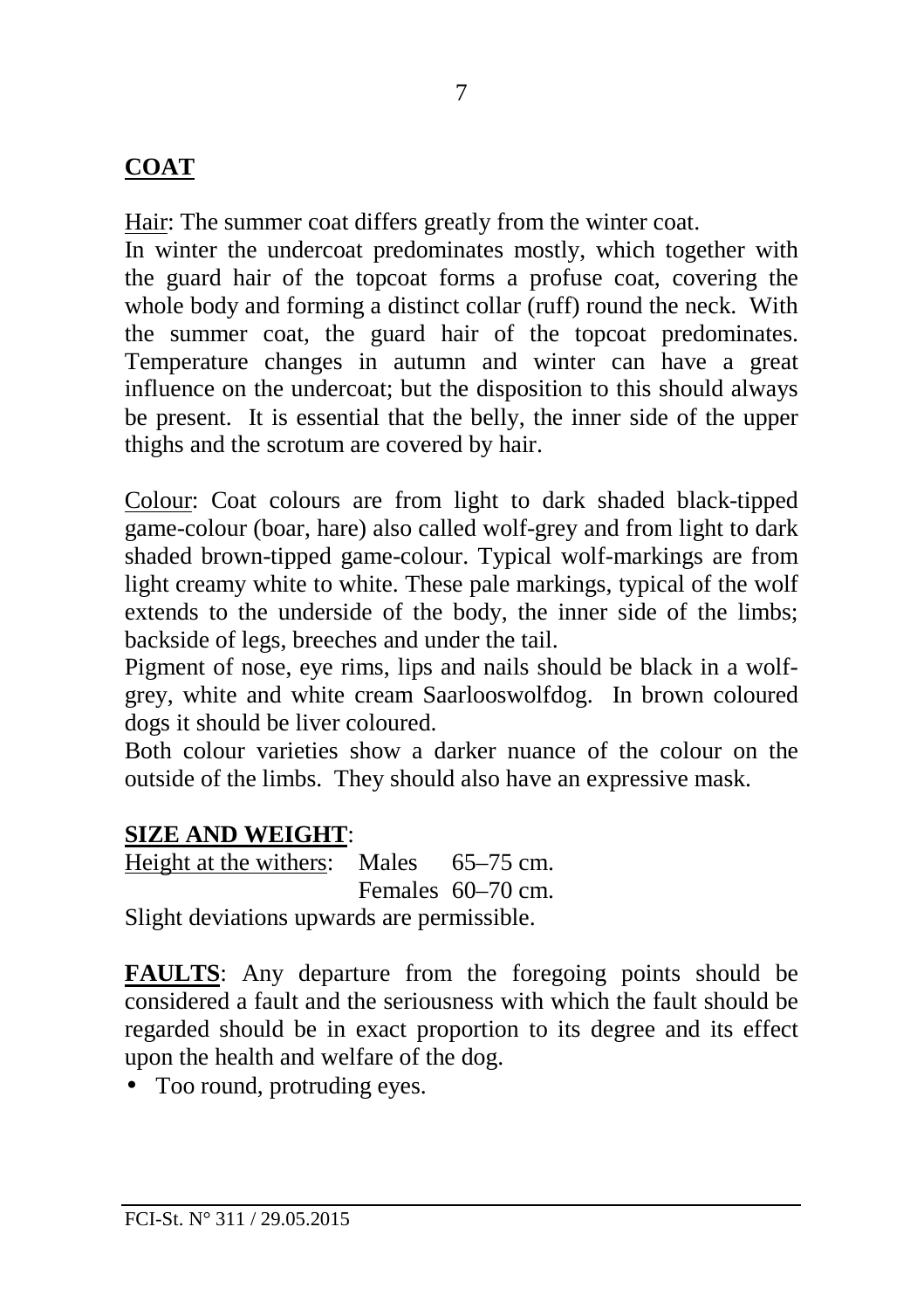- Too pronounced eye sockets so that the superciliary ridges do not merge with the skull in a flowing line. This often occurs with a pronounced stop and too round eyes.
- Ears set on too high, and or pointed ears.
- Ears pointing too far outwards.
- Body too deep, too short.
- Curled tail, tail carried over back.
- Too coarse in bone.
- Not sufficiently intense colours.
- Formation of a dark saddle due to poor distribution of dark hair.

#### **DISQUALIFYING FAULTS**:

- Aggressive or overly shy dogs.
- Any dog clearly showing physical or behavioural abnormalities shall be disqualified.
- Lack of breed type.
- Coat colour other than those permitted.

## **N.B.**:

- Male animals should have two apparently normal testicles fully descended into the scrotum.
- Only clinically and functionally healthy dogs with breed typical conformation should be used for breeding.